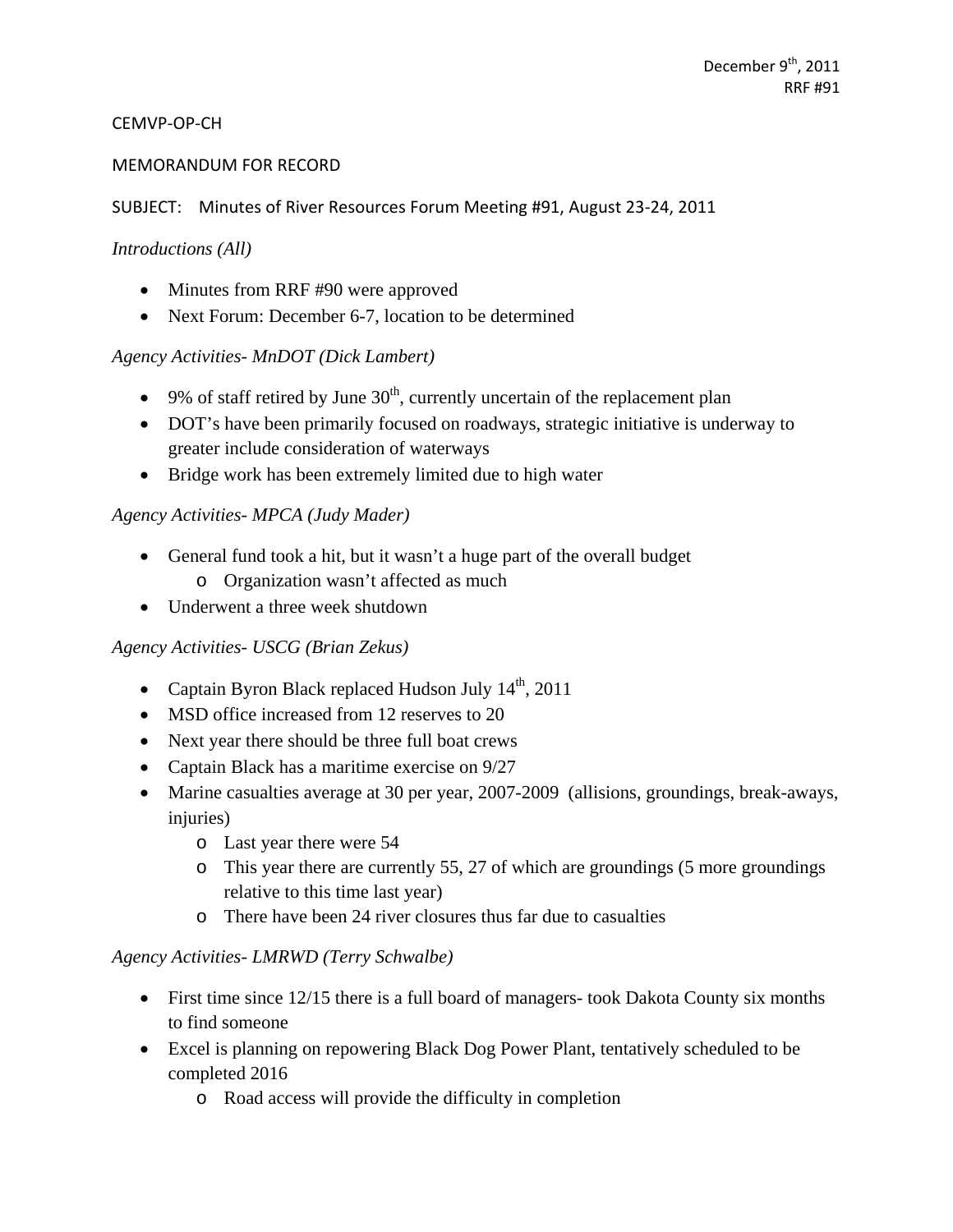• Carver tressel to be removed by November 2011, high water caused a failure in the tressel

# *Agency Activities- UMWA (Greg Genz)*

- Lock 3- has been a difficult year for everyone-  $24<sup>th</sup>$  week of not being able to work
	- o Lower embankment work and navigation improvement possibly starting this week- material from Corps Island will be used to finish the embankment
	- o Lower embankment project currently has an estimated completion of January 2012- will be extended as work has been set back due to high water
		- Tom Novak commented that the lower embankment project schedule has shifted to January 2013
	- o Pilots that know how to make the lock haven't had any problems

## *Agency Activities- WDNR (Jim Fischer)*

- As of last Thursday (August  $18<sup>th</sup>$ ), WDNR is on a two year trial as an enterprise agency
	- o Meant to provide the WDNR flexibility in fleet management and hiring
	- o The change will require the agency to uphold to certain performance measures
		- For example, reducing overall expenditures this year and next by 2.5%
- Lost 1,000 people since 1995 (roughly 1/3 of their employees) state wide
- Organizational structure has changed to four districts that are straight line reporting to Madison
	- o Mississippi River staff as part of the Western District report up through specialty
- Working on hydro-power review, deadline for response is 9/7

# *Agency Activities- COE (Steve Tapp)*

- High water has been the biggest influence- there has been significant flooding in four of the five major river basins within the District
	- o We have had 85 people deployed- depleted resources for planning and engineering throughout the district
- The LUAP has been completed- hard copies are available as well as electronic downloads through the web
- A news release has been put out on using the stingless wasp as a means to control the emerald ash borer
- River Works Discovery- educational outreach effort of National River Hall of Fame in Dubuque
	- o Meant to teach about commerce, culture, and conservation
	- o RRF supports approaching the outreach group to present to the forum
- Randy Urich is officially the Environmental Stewardship section supervisor
- Kevin Berg is the Mississippi River and Eau Galle supervisor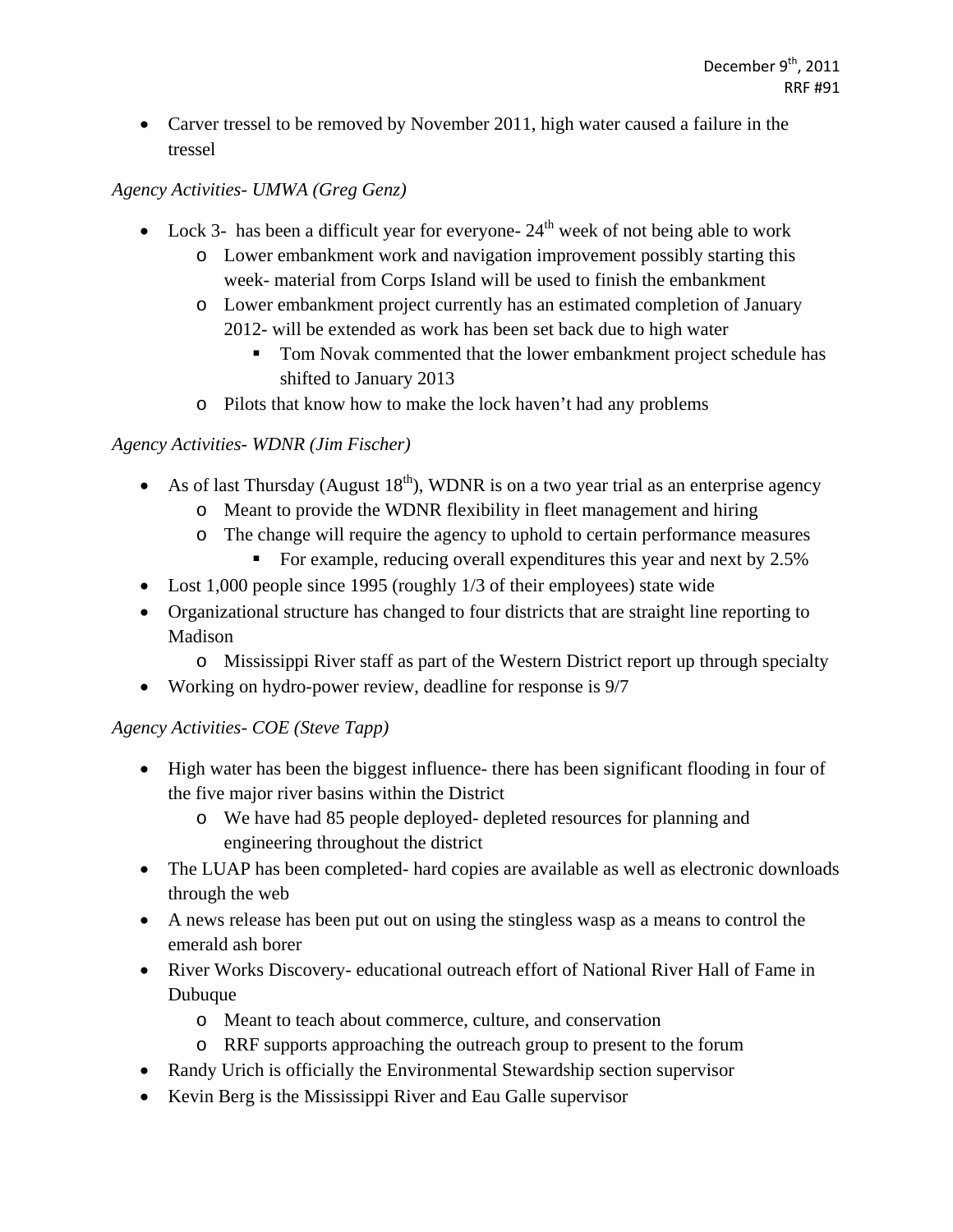- Dan Krumholz is officially retired as of 8/17/2011
- There have been issues with swallow nesting throughout several designated placement sites- this can hinder both placement and beneficial use
- Paper navigation charts are at printing this week

### *Agency Activities- USFWS (Phil Delphey)*

- Tim Yager replaced Rick Frietsche, as Rick retired
- Anticipating three new listed endangered species
	- o Snuffbox- November listing, effective December
	- o The spectaclecase and sheepnose listing rule has been delayed- planned publication date in the Federal Register is mid-April; listings typically go into effect 30 days after publication, so these two species would effectively be listed in mid-May
- Pre-DEIS for CapX2020 was drafted by USDA Rural Utility Service (the lead federal agency involved with this project); FWS is a Cooperating Agency
- Spending a lot of time on hydro-power review for pre-application (due 9/7) and reviewing mussel studies

## *Agency Activities- MDNR (Dan Dieterman)*

- Increased invasive species patrol- new staff working at boat landings with additional authorities provided to prevent the spread of invasives
- Possibility of implementing a barrier at the mouth of the St. Croix
- Tim Schlagenhaft is the designated POC for Asian Carp questions
- Dan Dieterman is still fulfilling the role of being the POC for RRF related issues and the MDNR voting member, this is foreseen to be a temporary role
- Dredge pipe is being stored by LW Matteson in lower pool 4, Bill Huber sent a memo for Matteson to remove the pipe by the end of August
	- o Was left there after the Teepeeota Island unloading completed in November 2008

### *Agency Activities- IDNR (Mike Griffin)*

- Passed boating while intoxicated law to match the motor vehicle requirement for alcohol content of .08
- Flooding in Dubuque due to 14" of rain in two hours
- New director and assistant director have been appointed
	- o Went throughout legislative session without voting for or against any bills
- Mike Griffin is still the RRF representative

### *Navigation Workgroup Activities (Paul Machajewski / Dick Lambert)*

• Mooring buoy below lock  $&$  dam 8- pilots recommended to move upstream  $\sim$ 1500'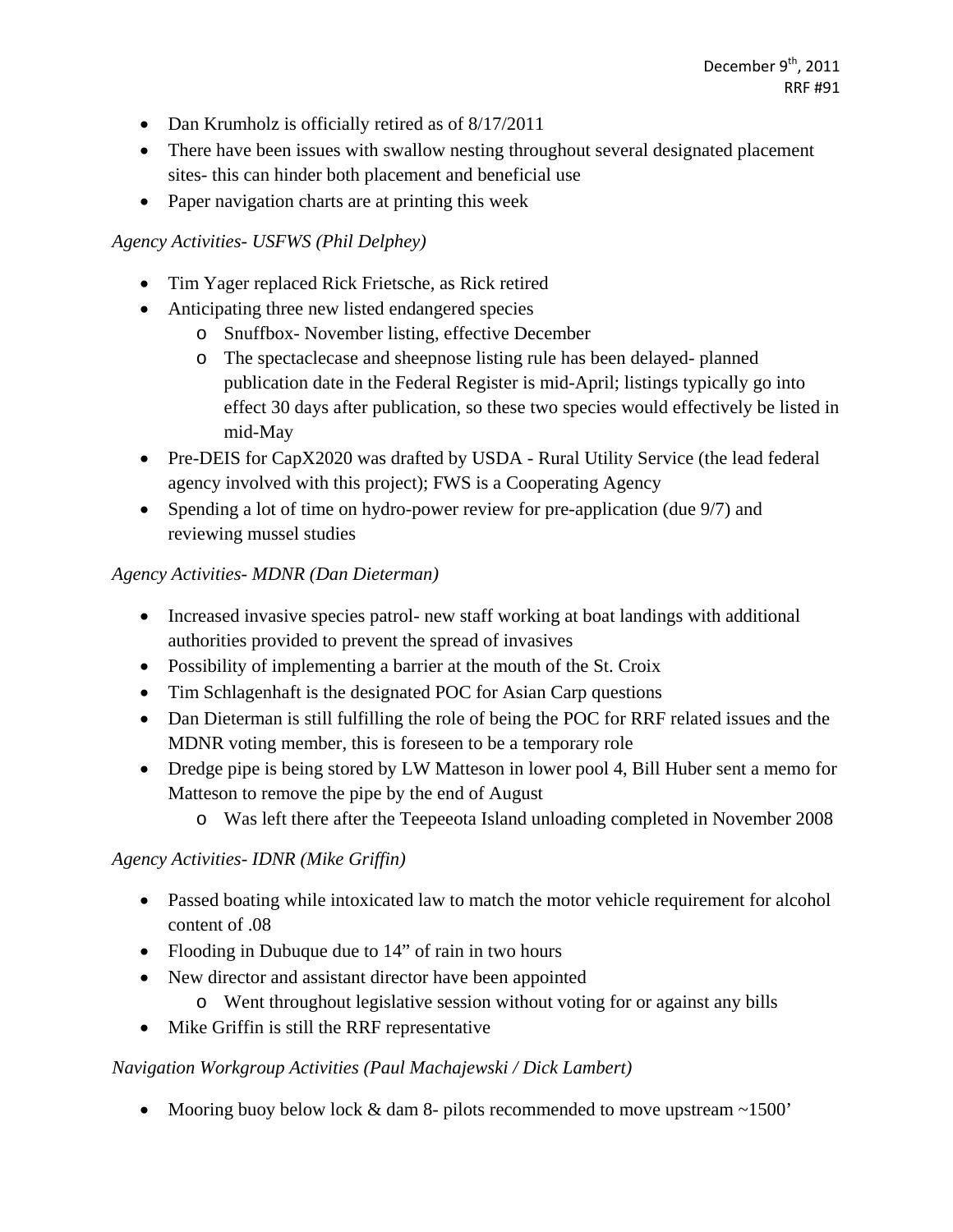- o Been used ~5 times per year since its been in place the past two years
- o To be replaced by a permanent cell- when the cell design is finalized the NWG will distribute to the RRF
- o After the buoy is replaced the NWG will discuss with industry the best location for the buoy- most likely below Lock & Dam 7
- Bridge construction has been set back significantly due to the high water and contractors schedules
- Winona Bridge- MnDOT is pushing for bridge rehabilitation vs. bridge replacement
- Construction of the I-90 bridge forecasted to begin in 2012
	- o Looking for 100,000 cubic yards of fill for the construction
	- o An estimated 24 hour main channel closure will be needed for construction as well as a 48 hour closure in the east channel
	- o Jim Fischer commented on the WDNR's preference in using barges instead of developing a haul road throughout bridge construction
		- Paul confirmed this is the preferred method
- Lansing highway bridge remains closed to date for inspection
- NWG is going to look into invasive species in the future, specifically the Asian Carp issue
	- o Potential navigation impacts by invasive species control
		- Greg Genz stated that he supports stopping the spread of invasive species, but not at the cost of impacts to navigation- we need to find a way to stop the spread of invasives in Iowa
- Head of Pepin- need to determine what to do with contaminated material in the navigation channel
- Updating bridge profile data on the USCG light list- will discuss in the future

*Recreation Workgroup Activities (Kevin Berg)* 

- Wrapping up the EA for beach planning efforts in pools 9 and 10
- Next RWG meeting to be held most likely as an OSIT meeting in pool 9- likely to be mid September or early October
- Receiving local pressure to update beach plans in pools 7 and 8
	- o Lake Onalaska group is adding some additional pressure
	- o Likely to lean on UWL and other resources to go forward with the planning in 2012
- Will try to do environmental work on a number of pools rather than one at a time
- Jim Fischer stated that locals are very happy that Crater Island is open again
- Need to go forward with recreational boating data, though it hasn't been a priority since the previous RWG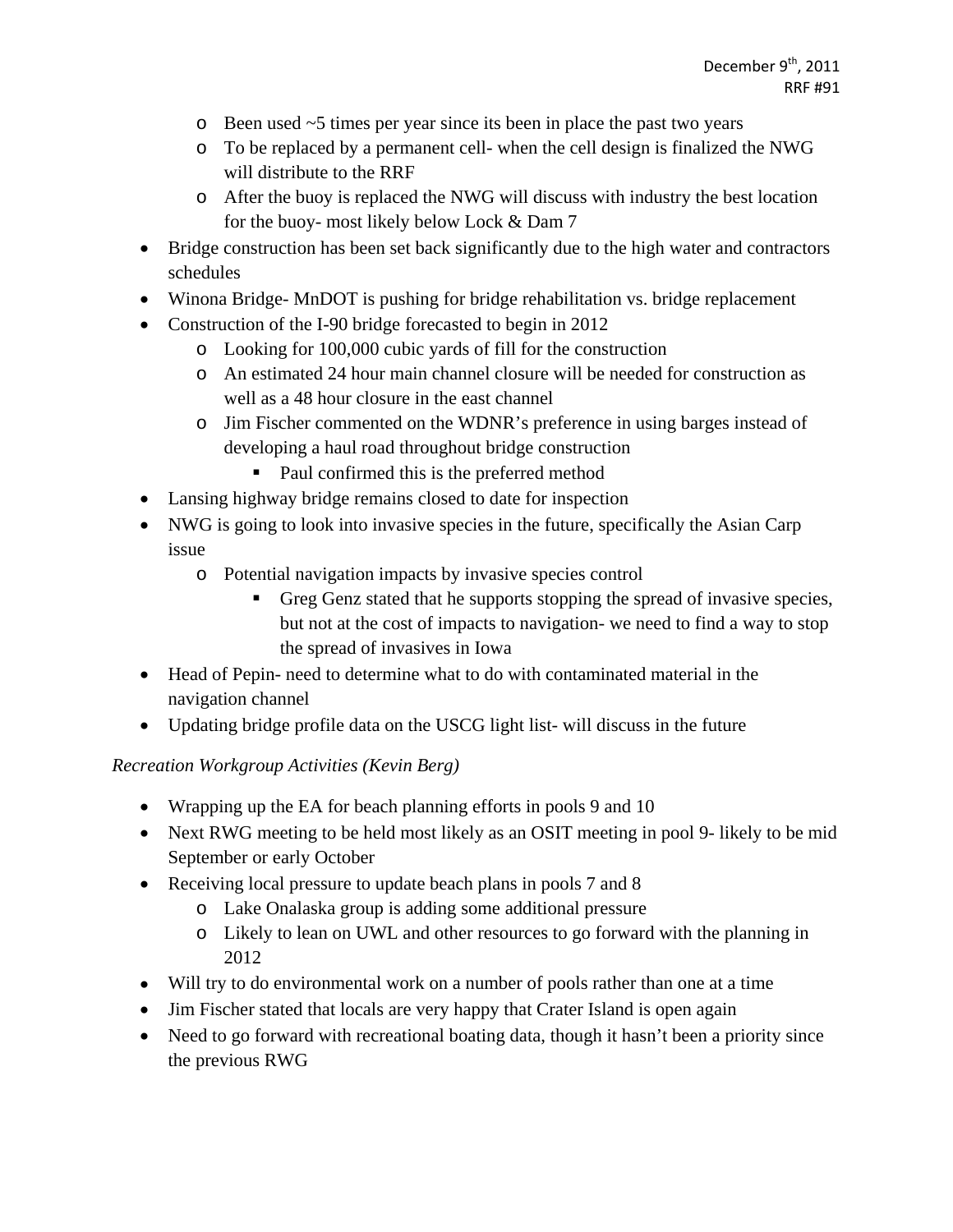Addressed the possibility of having another RRF agency provide a RWG chair representative

## *Recap of yesterday (Tapp / Fisher)*

• Decision made to add Asian Carp to the December agenda

## *Channel Maintenance Program Activities (Channels & Harbors)*

- Goetz started off with limited equipment, lack of pipe and couldn't break for tows
	- o This limited us to only dredge the left descending bank of the navigation channel
	- o Digging to 11' in a lot of locations due to the various dredging needs and time constraints
- Dredge Dubuque was brought on this year to help with channel problems
	- o There have been some struggles with equipment and operators
- Government mechanical crew could possibly be used at the St. Paul Small Boat Harbor for snag removal
	- o We would like to keep this plant available for the rest of the year as they're the most flexible in the event of a dredging need
- Contract mechanical plants (1 and 2) have been dredging since May
	- o Plant 1 has completed emergency dredging twice so far
	- o Both plants will likely be dredging through October and into November
- Black Dog Power Plant-looking for upwards of 600,000 cubic yards of material o There is potential for dredge material to be utilized
- Boulanger Slough Channel Realignment- overall there is good agency support
	- o Need to complete additional hydraulic analyses to determine where the material will settle if not pool 2
	- o Tentatively there is a public informational meeting scheduled for 9/28
	- o Seeking an RRF endorsement at the December 2012 forum
- Lower Pool 4 DMMP- still looking to acquire property for dredge material placement
	- o Considering the Rose-Peterson property- ~350 acres being evaluated
- Reads Landing contract was advertised on August  $9<sup>th</sup>$ 
	- o Estimated to cost \$4-5 million, anticipated to be awarded before the end of FY11
- Fisher Island- near the end of the excavation- completion date set for the end of November
	- o Waiting on a bid for the removal of additional ~85,000 cubic yards
- Excavation schedule: Reads Landing- FY12, McMillan- FY12 (potentially), Pool 2 Sites-FY13, Lost Island- FY14

*Environmental Management Program (Tom Novak)*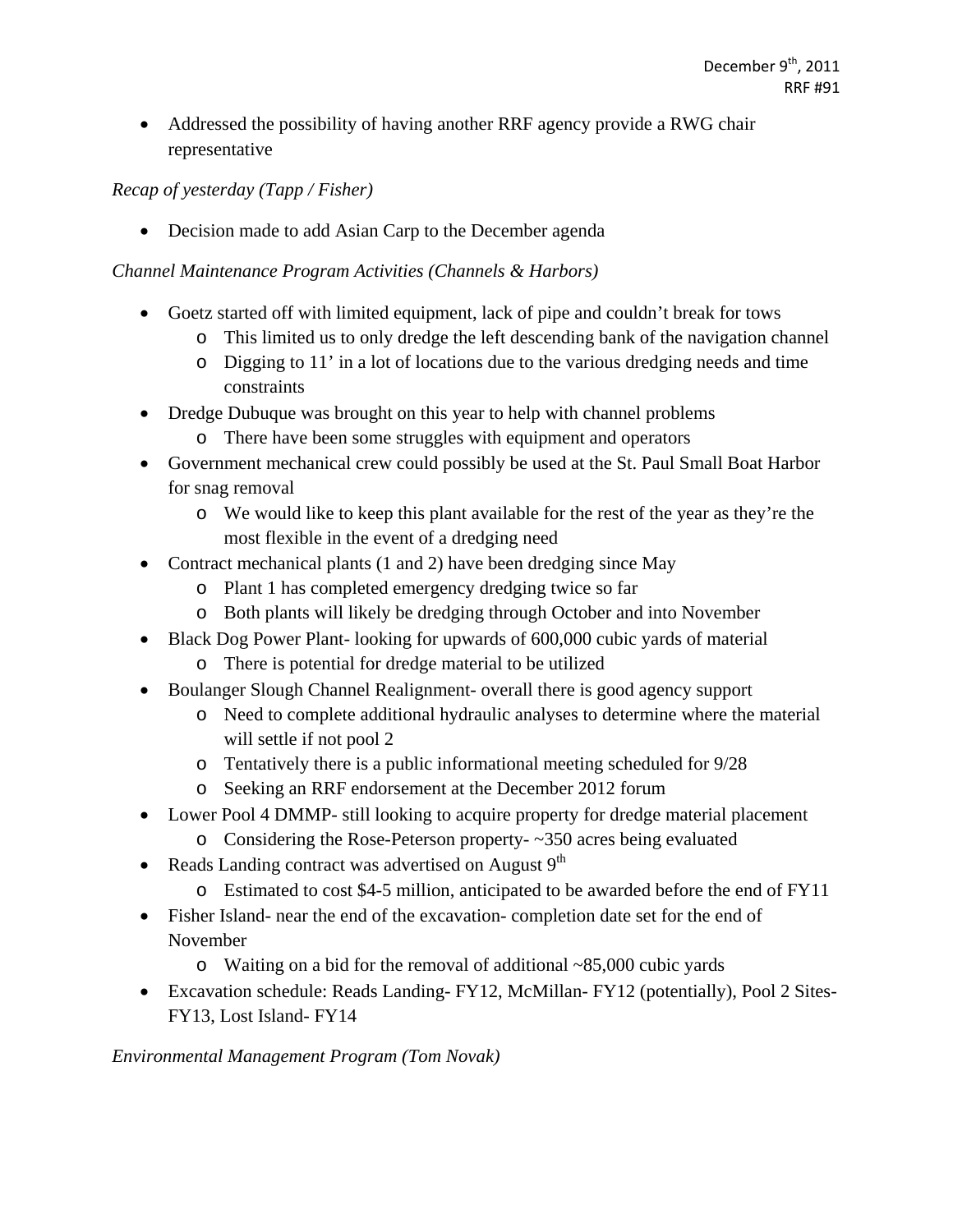- Excess funds of \$300,000 remain from the Pool 8 Islands- will be given back to Division as ARRA funds can't be re-programmed
- Capoli Slough- went on the street August  $5<sup>th</sup>$ , the tentative bid opening is anticipated September  $6<sup>th</sup>$ 
	- o Project will likely consume the remainder of the FY11 budget, the FY12 budget, and FY13 budget
	- o Endorsement- Jim Fischer motioned, Phil Delphey seconded, yes votes were received from all agencies aside from EPA and NRCS (whom didn't vote)
		- FWS had a caveat of a section 7 review
	- o Hope to award Capoli in September- if not funds will likely be removed/withdrawn
- North and Sturgeon Lakes- Tom Novak will be the POC for these projects, will determine who to assign the project to
- \$3.5 million dollars is available to be utilized over the next three years
- Dubuque, IA- EMPCC  $25<sup>th</sup>$  anniversary September 28-29
	- o 100,000 acre milestone
	- o Rock Island is coordinating the celebration
- It was determined that when endorsements are done via email, if agencies do not reply by the suspense date with a vote (for, against, or request for more time), they will be considered as abstaining from voting

# *Fish and Wildlife Work Group Activities (Elliott Stefanik)*

- There is a teleconference the beginning of June on Asian Carp activities- specific to the twin cities
- RRF determined that the FWWG should hold the responsibility of keeping tabs on the Asian Carp status going forward
	- o Recommended to address breeding populations of Asian Carp and their locations
	- o Specifics on location and population with a confirmation are needed, not a generic overview
	- o RRF agreed to have someone address the Asian Carp issue at the next meeting as a separate agenda item
	- o Dan Dieterman questioned if part of the action plan tied to changing recreational/commercial fishing regulations is appropriate for the FWWG
- Determined a priority list for HREP was not needed as we have enough projects on the list

# *Water Level Management Task Force Activities (Mary Stefanski)*

• There will likely be a meeting in September to discuss going forward with the pool 3 drawdown